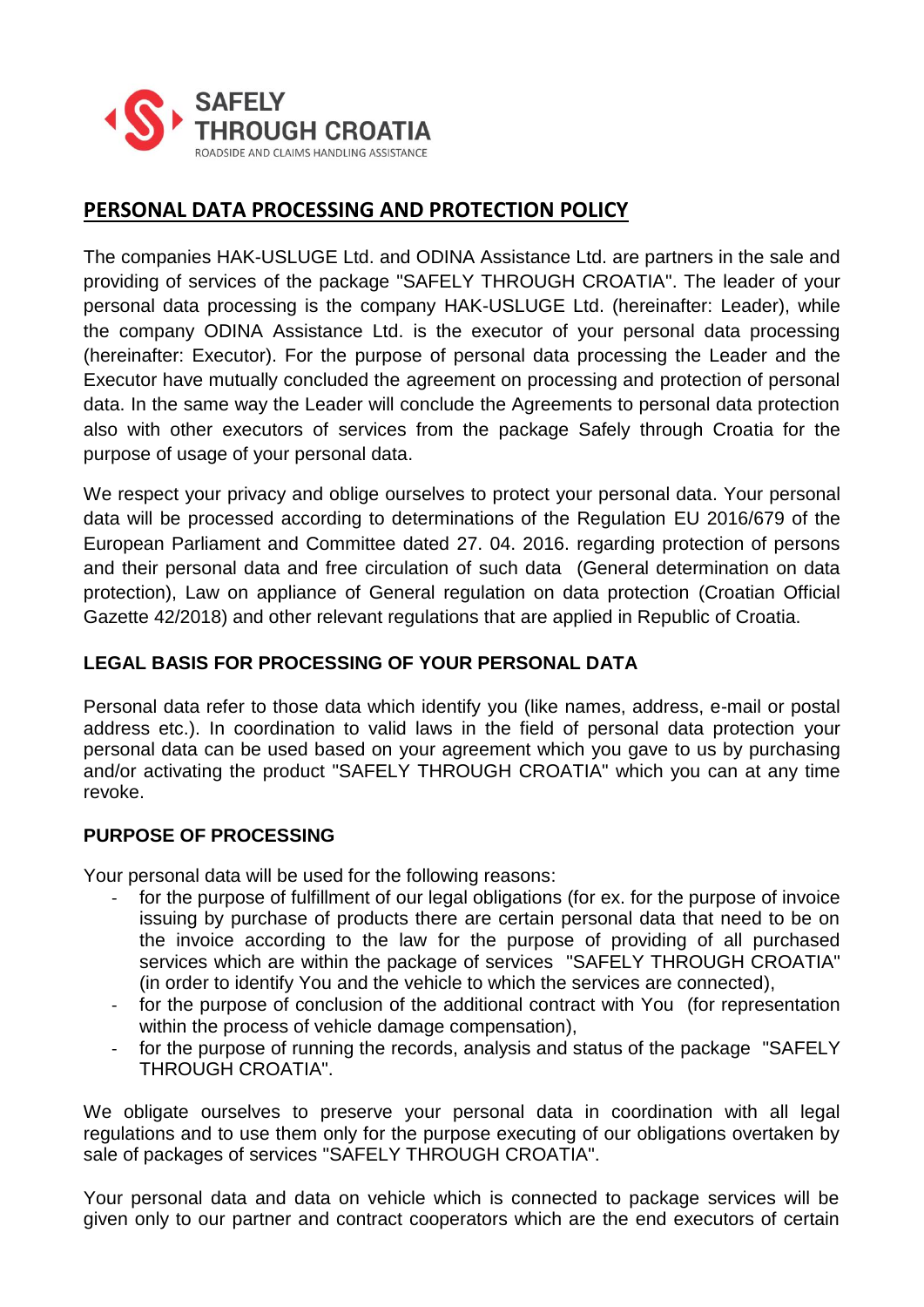services (for ex. rent a car for the purpose of providing of replacement vehicle, hotel for the purpose of organization accommodation etc.).

Our partner and our contracting cooperators can use your personal data and process them only under condition that they respect legal technical and organizational safety measures.

### **POLICY REGARDING UTILIZATION AND STORING OF COOKIES (HTTP COOKIES)**

Our internet pages use cookies. Cookies refer to small size files that are permanently saved on your hardware so that we could recognize your computer by following visit of the page "Safely through Croatia".

The mentioned tools can collect and save technical data such as cookies, IP user and/or visitor address, identifier of mobile, data on web browser or similar, but they do not identify person by that.

The cookies that are saved serve for analytical and statistical purposes and for functioning of all characteristics of website as well as better user experience. These cookies can be the permanent cookie which stay on user's computer after visiting the page as well as temporary cookies which are saved only during page visit.

By cookies of third parties the Leader uses only for getting of statistical data about visiting and utilization way of our webpage. Data which are collected refer to IP address of the user, data on browser, language, operative system and other standard statistical data which are collected and analyzed only in anonymous and mass way.

Depending on settings on your internet browser, the cookies can be automatically accepted. If you do not agree with their utilization, the cookies can be easily deleted at any time and/or permanently disconnected on your computer or mobile phone by browser settings you use.

More information on cookies operating can be found on pages of the browser you use. We emphasize that the purpose of cookies is to improving and easier utilization of our webpage and by disabling and deleting of cookies you can disable functioning of our webpage or cause different functioning or appearance in your browser.

## **PRESERVING TIME OF YOUR PERSONAL DATA**

We preserve personal data in agreement with valid Law on personal data. We save them as long as it is necessary for the purpose they are needed for or for procedures according to law. Personal data we process based on your personal agreement are preserved permanently, until your revocation. Personal data which we process according to Law or contract with you are preserved according to law (for ex. 10 years from issuing for issued invoices), i.e. during contract duration plus 5 years after its expiry (which is the time of its aging).

After expiry of personal data preservation period, we delete data effectively and permanently or we anonymize them, so that they cannot be connected to any person.

#### **PROTECTION OF YOUR PERSONAL DATA**

We are using technical and organizational safety measures in order to protect your personal data from illegal or unauthorized approach or usage, as well as destruction, manipulation, accidental loss or loss of partial data.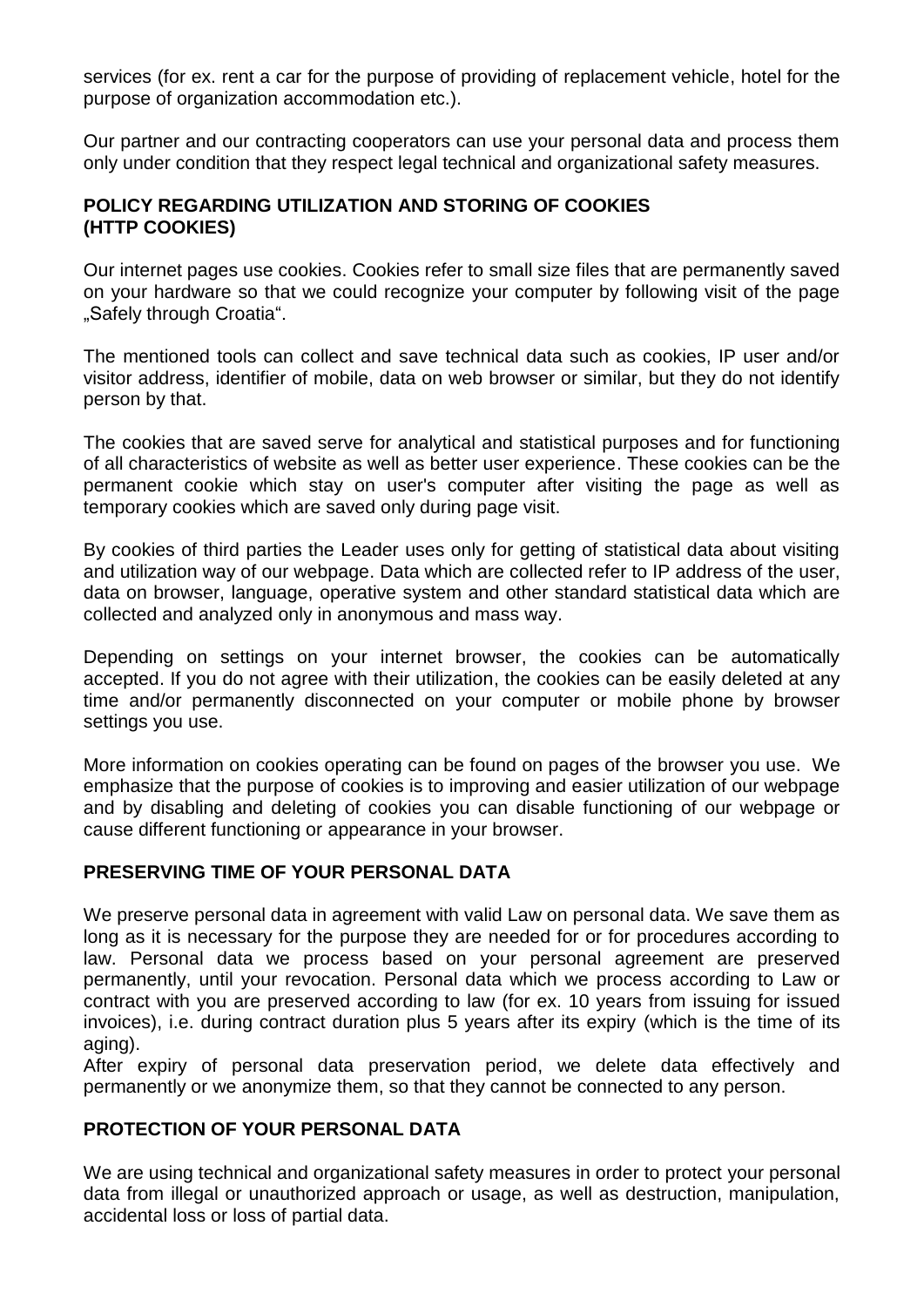Maintenance of data safety means protection of confidentiality, integrity and availability of your personal data:

- confidentiality and integrity: Your personal data are protected from unauthorized or illegal processing and accidental loss, destruction or damage
- availability: we are going to ensure that persons authorized for processing of data have the access to your personal data when it is needed.

Our safe processes include: approach safety, secure copies, monitoring, overview and maintenance, safety incidents managing etc.

### **WHO PROCESSES YOUR PERSONAL DATA**

Depending on purpose for which we process your personal data, data receivers can be divided in following categories:

- authorized persons within the partner company,
- authorized persons in our service net.
- our contract sales partners od from whom we require to apply laws and regulations on personal data protection as well as to pay exceptional attention to confidentiality of your personal data,
- third persons if needed according to law, on request of governing bodies based on court decision, based on obligation for reporting and informing of authorized bodies etc.

#### **YOUR RIGHTS CONNECTED TO PROTECTION OF YOUR PERSONAL DATA**

Independently of legal basis data processing, you have the right to:

- approach, amendment or addition of data,
- deleting ("right to be forgotten") of personal data,
- limitation of processing of your data or complain to data processing ,
- transfer of your data to You or third persons,
- if the data were given with your consent, you can always retract your consent without negative consequences ,
- right to complain to the authorized supervising body  $-$  in Croatia this refers to Agency for protection of personal data (more on website [www.azop.hr\)](http://www.azop.hr/).

All rights are subject to certain limitations in agreement with Regulations.

Contact person is at your disposal and this person will be involved with your questions and requests regarding your personal data (and its processing) as well as realization of your rights. Write to us on info@safely-through-croatia.eu

For the purpose of reliable identification in case of rights realization regarding personal data we can require from you additional data, and realization can be refused by us only if it is proved that we cannot identify you reliably.

The agreement for utilization of personal data can be cancelled by written statement or message sent by e-mail on the address info@safely-through-croatia.eu

Refusal of personal data processing has no negative consequences or penalties. However, there is a possibility that after you have refused processing of your personal data, that we would not be able any more to give you certain or more services that cannot be provided without usage of personal data.